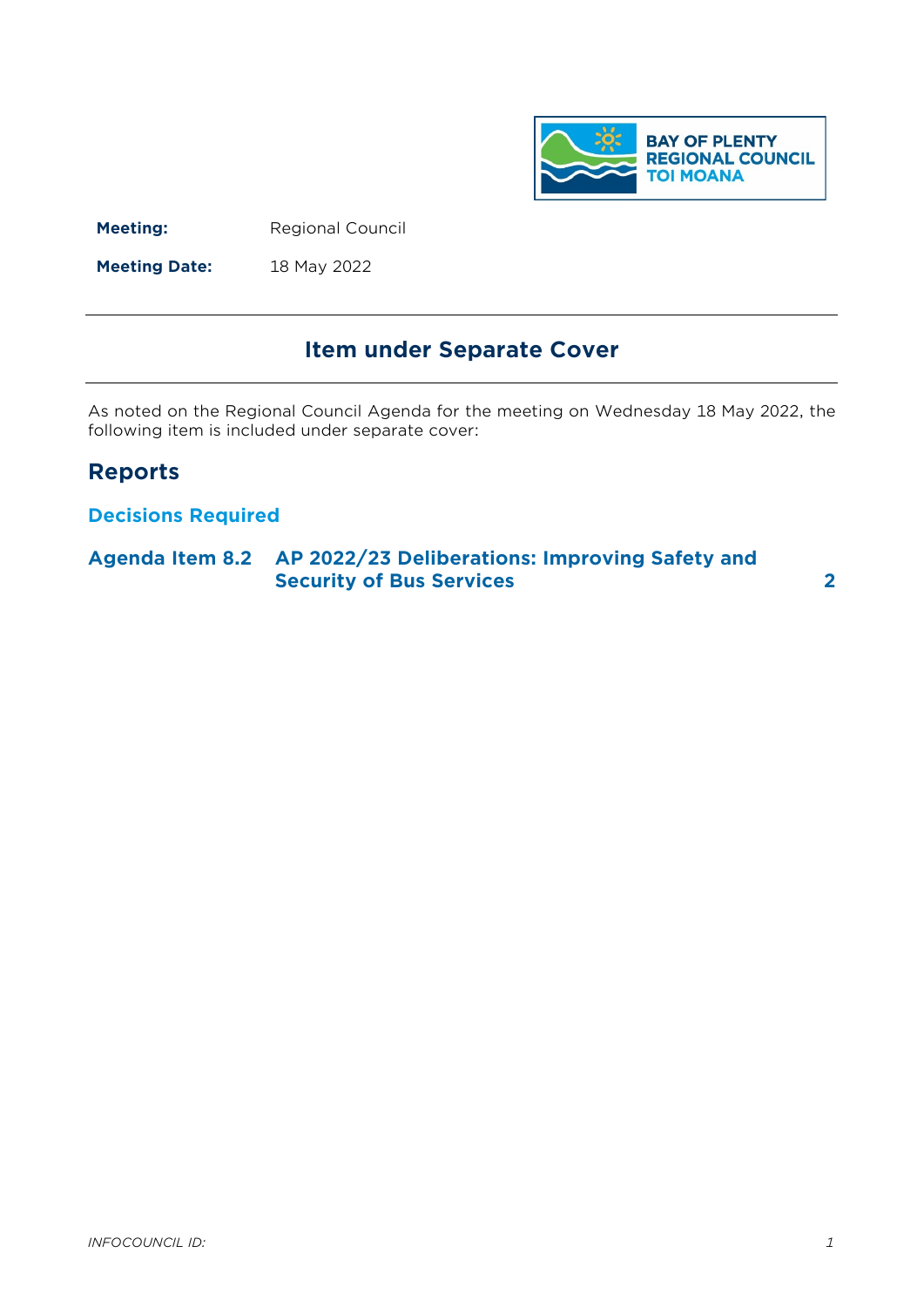

<span id="page-1-0"></span>**Report To:** Regional Council

**Meeting Date:** 18 May 2022

- **Report Writer:** James Llewellyn, Transport & Urban Planning Manager; Graeme Howard, Corporate Planning Lead; Mereana Toroa, Finance Support Team Lead and Em Rampling, Management Accountant
- **Report Authoriser:** Namouta Poutasi, General Manager, Strategy & Science
- **Purpose:** This paper seeks Council direction on options to improve the safety and security of bus services operating in Tauranga and the Western Bay of Plenty.

# **AP 2022/23 Deliberations: Improving Safety and Security of Bus Services**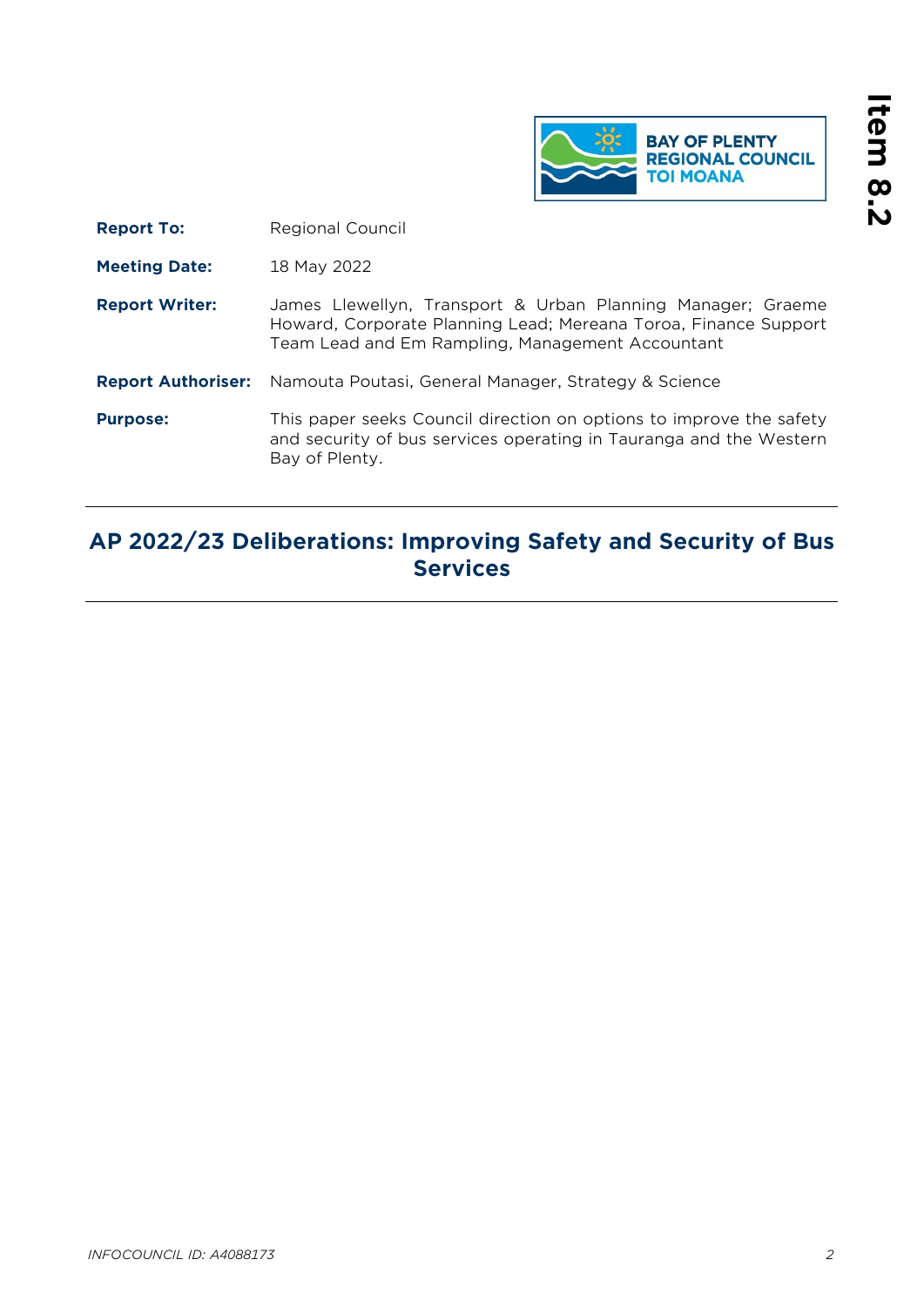**Item 8.2** 

Item 8.2

# **Executive Summary**

Over the past few months there has been an increased safety and security risk (including assault, criminal damage, substance misuse and threatening behaviour) to bus drivers, passengers and security guards in Tauranga, particularly around the CBD Willow Street interchange. This is due to the behaviour of a core group of youths who engage in antisocial activity on a regular basis.

Safety for bus users, drivers, security staff, business operators, and the community is paramount. To address these risks actions are being implemented by key agencies including NZ Police, Tauranga City Council, NZ Bus and Waka Kotahi.

Immediate actions are also being taken by BOPRC. The package of actions taken by the Bay of Plenty Regional Council are as follows:

- Immediate review of security needs, providing increased security at Willow Street and at Bayfair from 16<sup>th</sup> May 2022.
- Working to relocate the CBD bus interchange from Willow Street to Durham Street as soon as possible.
- Seeking consideration by Council to restrict the scope of free fare trial for children in Tauranga to prior and after school. To limit the movement of youths undertaking antisocial behaviour.
- Adding Code of Conduct information on all buses to ensure bus passengers are clear about how people should act on buses.

This report seeks approval and gives notice of changes to:

- Security costs in the draft Annual Plan 2022/23 budget.
- The costs associated with the move of the CBD bus interchange from Willow Street to Durham Street of \$343,000 in 2022/23.
- Reducing operating hours of the free fares for school children trial in Tauranga.

Discussions regarding funding support for the CBD interchange move and security are ongoing with both Tauranga City Council and Waka Kotahi. It is expected that the BOPRC share of these increased costs will be confirmed for approval of the 2022/2023 Annual Plan on 23 June.

It is recommended that the BOPRC share of these increased costs be funded through the Regional Fund Reserve in 2022/23, to be consistent with LTP reserve funding decisions to limit the impact on targeted rates in the Western Bay.

# **Recommendations**

**That the Regional Council:**

- **1 Receives the report, AP 2022/23 Deliberations: Improving Safety and Security of Bus Services.**
- **2 Approve the inclusion of additional Security Costs in the draft Annual Plan budget for 2022/23, to be funded through the Regional Fund Reserve.**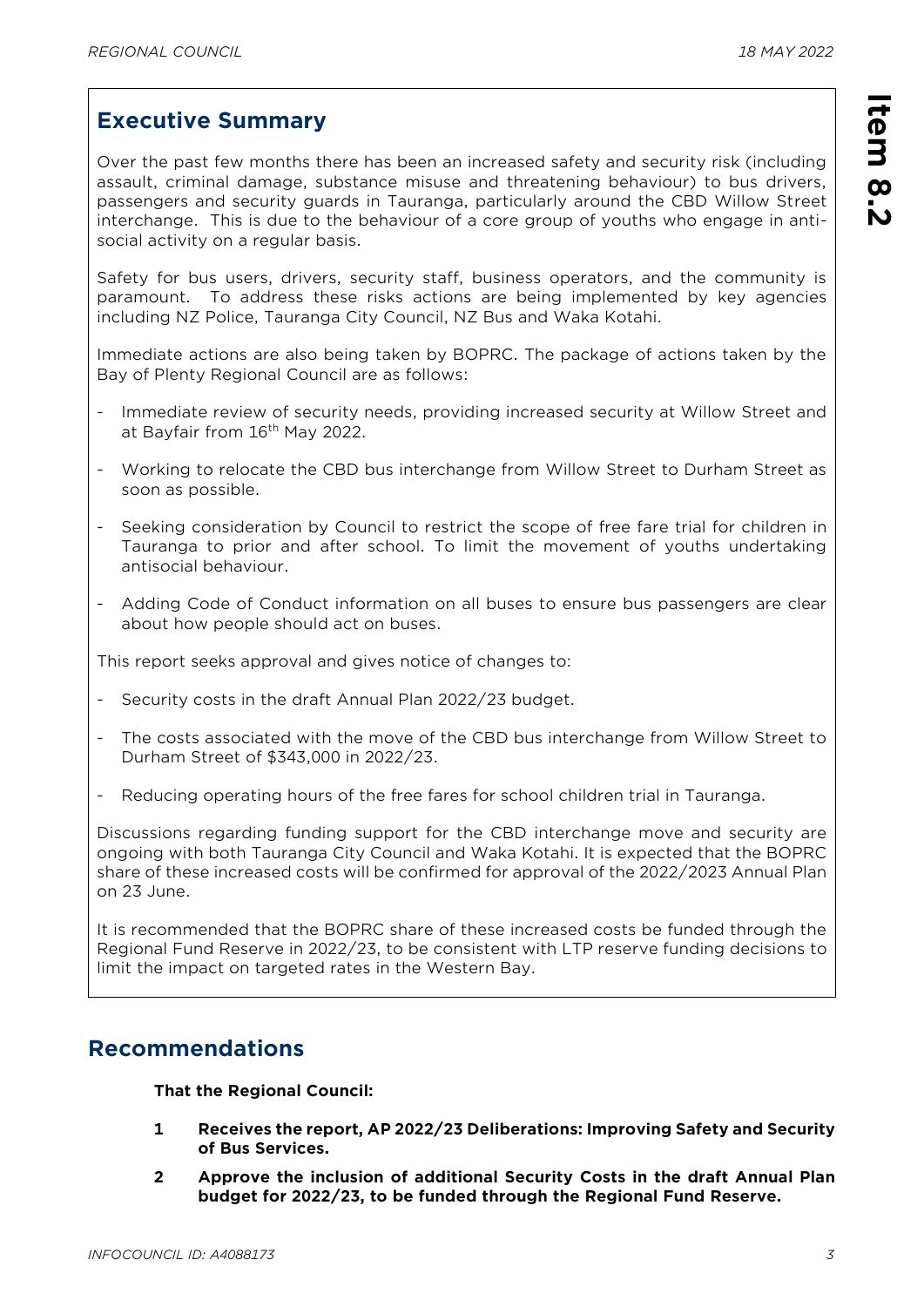**Item 8.2** 

Item<br>
8.2

- **3 Note the additional cost of bus services in 2022/23 relating to the temporary Tauranga CBD interchange of \$343,000, to be included in the Draft Annual Plan 2022/23 Budget.**
- **4 Approve the change to the free fare trial to Morning: 7.00am to 9.00am; and afternoon: 3.30pm to 4.30pm, noting that the is expected to be implemented following the school holiday period in July 2022.**

# 1. **Introduction**

Safety for bus users, drivers, security staff, business operators and the community is paramount. This report provides an overview of activities Regional Council to address the increasing safety and security risks. Other agencies are also taking complementary actions, and representatives will be present at the 18 May Council meeting to highlight actions in response to these issues and increasing risks.

#### 1.1.1 **Increasing Safety and Security Risks**

Since March 2022 there has been a significant increase in anti-social behaviour/ criminal activities across Tauranga affecting the bus network, particularly at the Willow Street interchange.

The problems are being caused by a core group of youths - and issues have included assault, damage, substance misuse and threatening behaviour. Bus drivers and passengers have reported intimidating and an unsafe atmosphere as a result of this behaviour.

This situation has arisen in spite of significant investment by Regional Council and Waka Kotahi in security guards at the key interchange sites.

#### 1.1.2 **Views from Police**

Whilst the causes of the criminal behaviour are complex and multi-faceted, NZ Police have raised a concern that the current policy of free fares at all times is enabling the youths to move about the network easily and at no financial cost.

Observations from Council staff, bus drivers and security guards confirm that the bus network is being used on a daily basis for travel to/from Willow Street and Farm Street by these youths. In a number of instances, it appears that buses have been used for travel to organised fights between youths.

Police representatives will be present at this meeting to discuss in more detail their concerns.

#### 1.2 **Legislative Framework**

Bus services are provided by Council in accordance with the Land Transport Management Act (LTMA) 2003. Under section 116, any public transport service operated in a region must be provided under contract with a regional council as part of a unit unless it is an exempt service.

#### 1.3 **Alignment with Strategic Framework**

| <b>A Vibrant Region</b> | We lead regional transport strategy and system planning, working    |
|-------------------------|---------------------------------------------------------------------|
|                         | with others to deliver a safe and reliable public transport system. |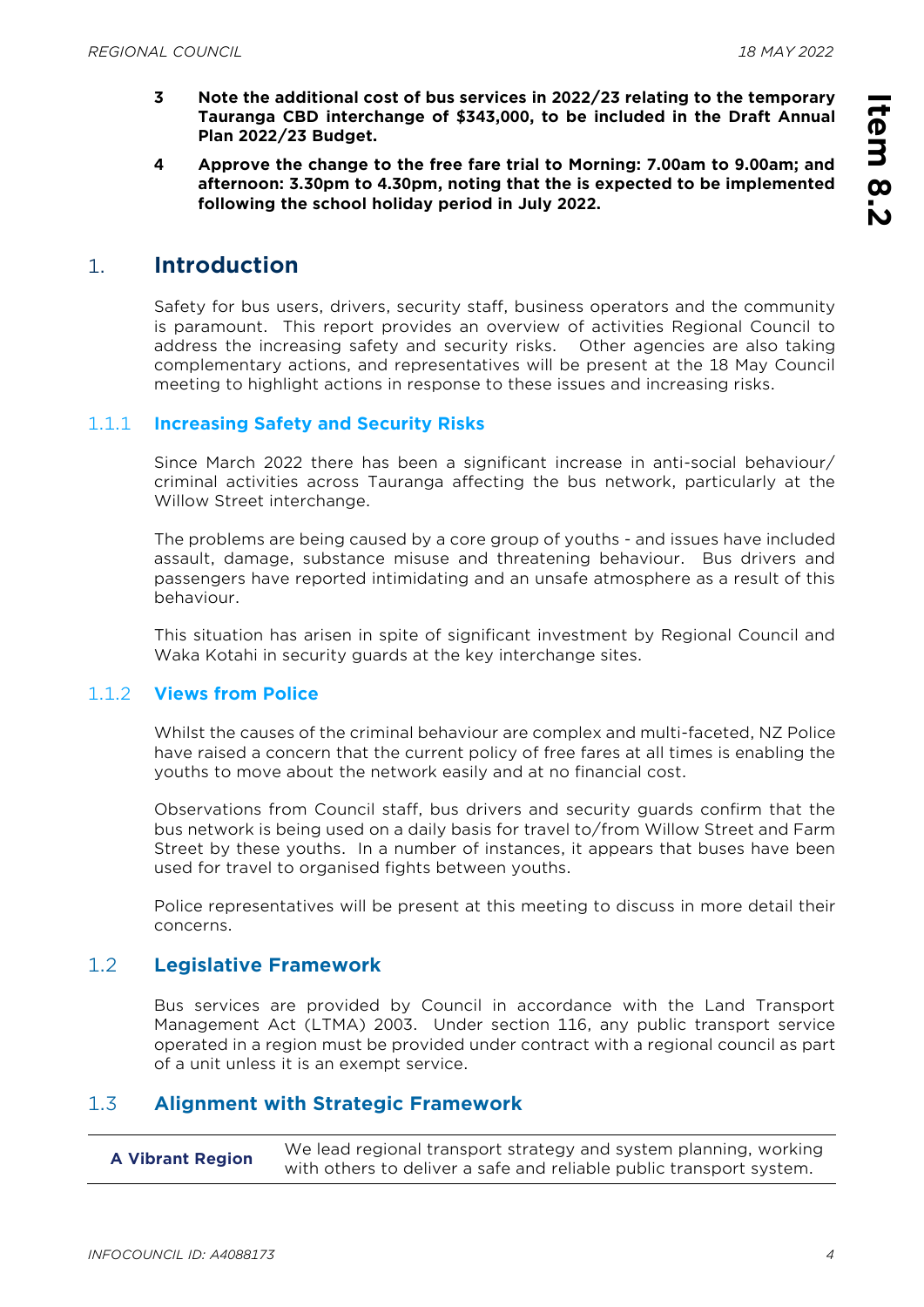# 1.3.1 **Community Well-beings Assessment**

| <b>Dominant Well-Beings Affected</b> |                 |          |            |  |  |
|--------------------------------------|-----------------|----------|------------|--|--|
| $\Box$ Environmental                 | $\Box$ Cultural | ⊠ Social | ⊠ Economic |  |  |

Activities to improve the safety and security of the Tauranga community and businesses are critical.

Free fares can contribute to social well-being by making travel cheaper, especially for people from poorer families.

# 2. **Actions to address increasing safety and security risks – increased security**

Since December 2020 Regional Council, along with Waka Kotahi, have funded security guards at key bus interchanges in Tauranga including the CBD Willow Street site, Farm Street (Bayfair) and Greerton.

The total cost for security is currently circa \$660,000 per annum, based on 305 person-hours per week. Waka Kotahi currently fund 51% of this sum.

Since March 2022, there has been a significant increase in anti-social / criminal behaviour by a group of youths at Willow Street in particular. The performance of the contracted security firm in responding to this change in circumstances has not matched performance expectations; and a different approach is now needed.

To address the increased risk, security at the Willow Street Regional Council have:

- a) contracted a new security contractor as an interim measure; and
- b) increased security guards at Willow Street interchange and reinstated security guards at the Bayfair interchange.

Increased security will be in place until at least the end of October 2022 to allow time to review what is required, and to undertake a procurement process to appoint ongoing security providers.

The cost of increased security is expected be \$200,000 in a full year. We are seeking to share costs with Waka Kotahi and have again requested a contribution from Tauranga City Council. It is recommended that any residual BOPRC costs will be funded through the Regional Reserve, to be consistent with the LTP arrange to limit the impact on targeted rates.

The Regional Council has also introduced a clear message with a 'Code of Conduct' being displayed on all Tauranga Urban services (Figure 1) to ensure bus passengers are clear about how people should act on buses.

Figure 1. Tauranga Bus Code of Conduct Posters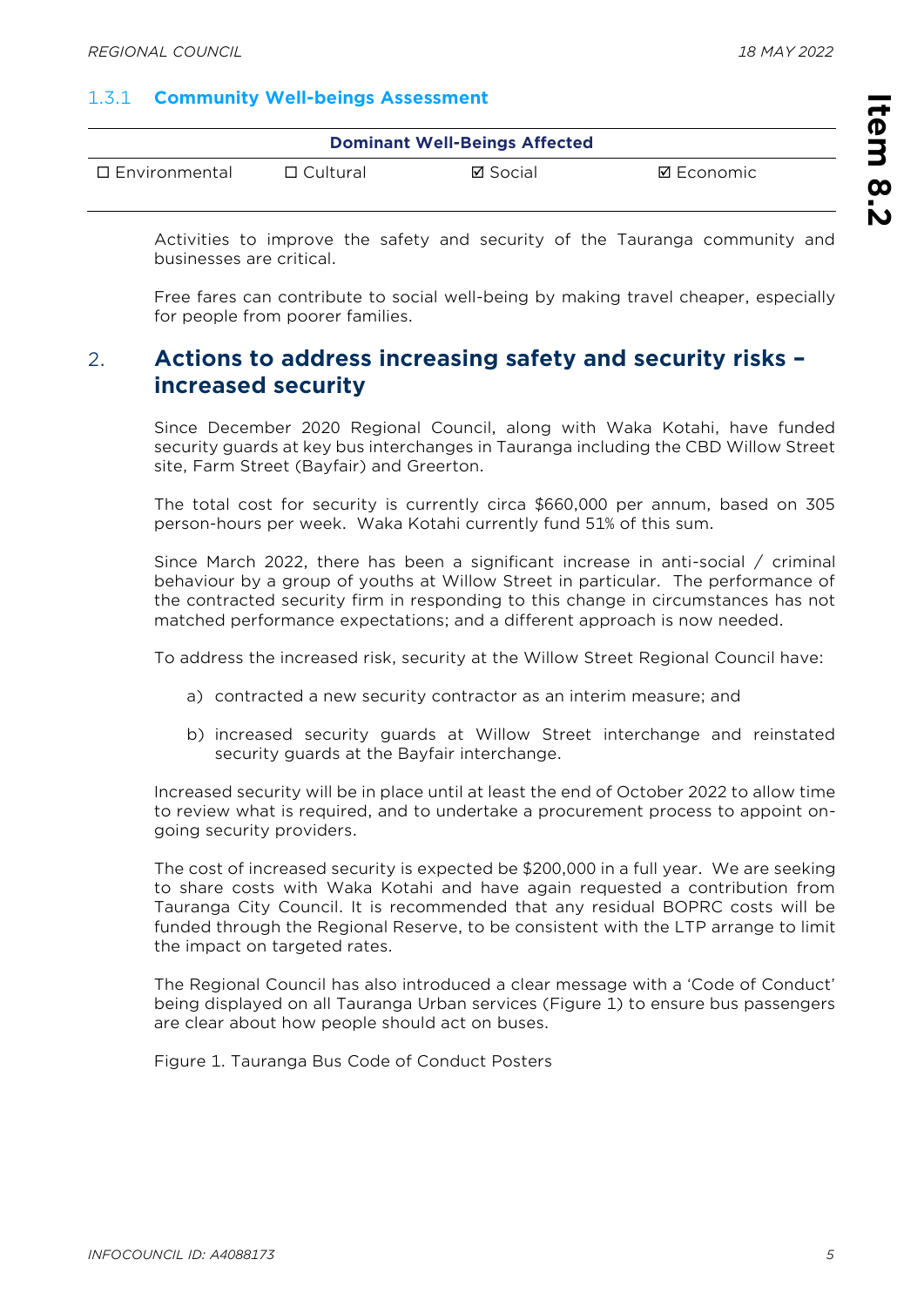# **Code of Conduct**

We want all of our buses to be friendly, safe, and inclusive for everyone. To achieve this, we ask you to take responsibility for your own behaviour.

#### You have the right to:

- · Re-treated with respect
- Receive friendly and courteous service
- A safe, clean and comfortable travelling environment

#### This means that you will not:

- . Threaten, bully or harass other people on the bus
- Swear or use bad language
- Eat, drink, vape or smoke on the bus
- · Tag, graffiti or damage the bus in any way
- · Exhibit anti-social or disorderly behaviour

Please follow this Code of Conduct so everyone can have a pleasant journey. If you don't comply with the Code of Conduct, it may result in removal of your right to use the bus and/or prosecution for unlawful behaviour.







You are responsible for:

• Following any reasonable instructions from the driver and/or another company representative

• Respecting other peoples' rights

• Paying the correct fare

• Telling us if you see anyone

damaging the bus

· Good behaviour

Additional measures to address the increased safety and security risk include working with partners to explore other options including liquor bans, using Māori Wardens/Community safety wardens.

Partners organisations will be attending the Annual Plan Deliberations meeting for this report and will explain safety initiatives further.

# 3. **Actions to address increasing safety and security risks – rapidly moving CBD Interchange**

Most safety incidents are occurring at the Willow Street bus interchange, so a rapid move to the interim Tauranga City Council CBD Bus interchange at Durham Street has been progressed. This change will occur on 13<sup>th</sup> June 2022 and extensive joint communications with TCC have commenced.

We note the disruption to customers as a result of moving an interchange, however, this will be time limited and the following additional actions are being progressed:

- organising 'Ambussadors' people to help guide and support bus users to new bus stop locations.
- establishing a dedicated call centre.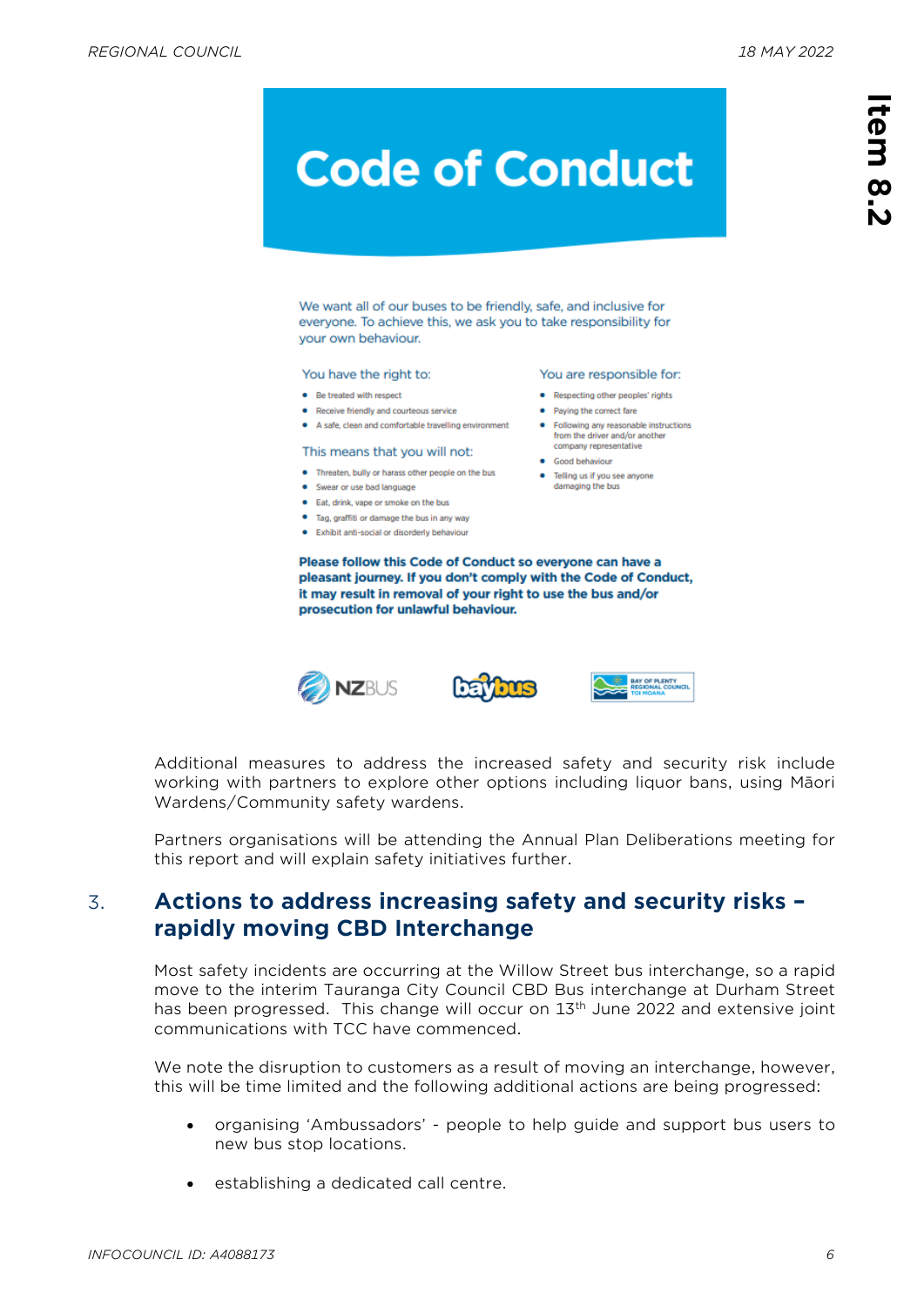# **Item 8.2**  Item 8.2

# 3.1.1 **Tauranga Temporary CBD Bus Interchange**

At its meeting on 06 December 2021, Tauranga City Council (TCC) determined that the Tauranga CBD Bus Interchange would be moving to a temporary site on Durham Street to enable demolition of the Civic Centre. The temporary bus interchange is expected to lead to additional costs of approximately \$343,000 per annum for bus services in Tauranga.

Increased operating costs of \$343,000 are primarily due to the loss of space in the CBD for drivers to safely park buses whilst taking legally mandated breaks. The Bus contractor (NZ Bus) has carried out analysis on the impact of these changes and have calculated that annual kilometres travelled and bus driver hours will increase by approximately 138,000 kms and 5,800 hours respectively. The number of vehicles required is forecast to remain the same. The additional contract costs have a set formula set out in the contract, and details are as follows:

Table 1. NZBus Contract Calculation Details Impact of CBD Interchange move

| <b>Impact of CBD Bus Stop Move</b> |                |               |                 |  |                |                        |               |
|------------------------------------|----------------|---------------|-----------------|--|----------------|------------------------|---------------|
| <b>Difference</b>                  | <b>Weekday</b> |               | <b>Holidays</b> |  | <b>Weekend</b> | <b>Public Holidays</b> | <b>Annual</b> |
| <b>Kilometres</b>                  |                | 260.14        | 821.97          |  | 376.71         | 376.71                 | 138,250.21    |
| <b>Hours</b>                       |                | 13.80<br>7.93 |                 |  | 22.82          | 22.82                  | 5,772.21      |
| Rates                              |                |               |                 |  |                |                        |               |
| Kilometres                         |                | \$1.25        |                 |  |                |                        |               |
| <b>Hours</b>                       |                |               |                 |  |                |                        |               |
| Ordinary                           |                | \$26.97       |                 |  |                |                        |               |
| Holidays                           |                | \$80.91       |                 |  |                |                        |               |
| <b>Cost</b>                        |                |               |                 |  |                |                        |               |
| Kilometres                         |                | \$172,812.76  |                 |  |                |                        |               |
| <b>Hours</b>                       |                | \$170,447.43  |                 |  |                |                        |               |
| \$343,260.20<br><b>Total Cost</b>  |                |               |                 |  |                |                        |               |

We are seeking to share costs of this move with Waka Kotahi and Tauranga City Council.

# 3.1.2 **Transition to Temporary Interchange**

Transitioning to a new interim CBD site is likely to be challenging for customers while they adjust to locations of new bus stops, and how to get to and from their destinations. To enable the transition for bus passengers to occur more smoothly, we will be implementing with Tauranga City Council a comprehensive joint communications plan (media and social media).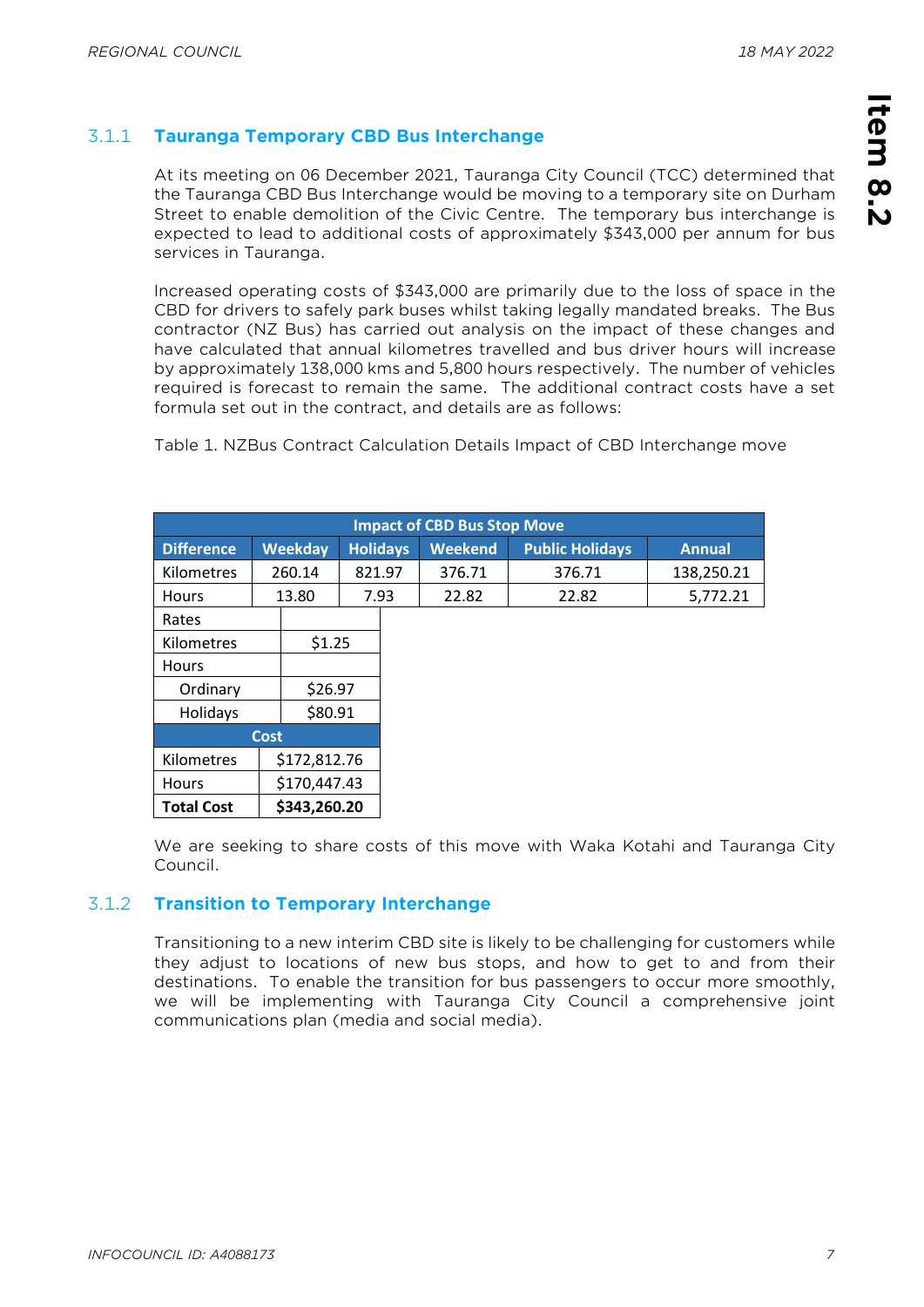# 4. **Actions to address increasing safety and security risks – limiting Tauranga fare free bus services for school children**

# 4.1 **Background**

Fare free travel for school children in Tauranga was introduced in January 2020 and was limited to peak times, before 9am and from 2:30pm - 6:30pm in the afternoon on school days only. Following public consultation on the Long Term Plan 2021-2031 (LTP), it was decided to extend the free fares trial to **all times of the day** that the bus network operated and to include weekends. This extended trial started in January 2022.

Since the introduction of the expanded trial, increases in anti-social behaviour by school children at various locations have been observed, and access to free bus travel has been identified as a potential contributory factor. Those involved in antisocial behaviour have been observed as daily users of the buses. The Police has requested consideration of limiting Tauranga fare free bus services for school age children.

One other region in New Zealand has also experienced similar concerns. Waikato Regional Council (WRC) has decided to withdraw their free fare scheme for school children, following an increase in anti-social behaviour across the network.

At WRC matters have stabilised since free fares were withdrawn in favour of a capping scheme using the Bee Card.

# 4.2 **Trial performance to date**

The table below shows child patronage data from the January-April 2021 compared with the equivalent period in April 2022. Peak hours are weekdays before 9:00am and between 3:00pm and 6:30pm in the afternoon on. Off peak means outside those hours.

| Year         | <b>Month</b> | Peak    | Off peak | Weekend | <b>Grand Total</b> |
|--------------|--------------|---------|----------|---------|--------------------|
| 2021         | January      | 6,045   | 10,526   | 4,790   | 21,361             |
|              | February     | 98,249  | 7,361    | 5,514   | 111,124            |
|              | March        | 143,387 | 8,290    | 5,430   | 157,107            |
|              | April        | 58,358  | 11,633   | 4,356   | 74,347             |
| <b>Total</b> |              | 306,039 | 37,810   | 20,090  | 363,939            |
| 2022         | January      | 6,605   | 10,273   | 4,804   | 21,682             |
|              | February     | 96,332  | 8,252    | 4,734   | 109,318            |
|              | <b>March</b> | 108,963 | 8,494    | 4,629   | 122,086            |
|              | April        | 58,229  | 10,596   | 6,642   | 75,467             |
| <b>Total</b> |              | 270,129 | 37,615   | 20,809  | 328,553            |

#### **Table 1: Off-peak & Weekend Child Patronage, Tauranga Network August 2020 - March 2022**

#### 4.2.1 **Analysis**

Three months of data (January-April 2022) is available following the extension of the fare free trial to include off peak times. This data shows that child patronage at peak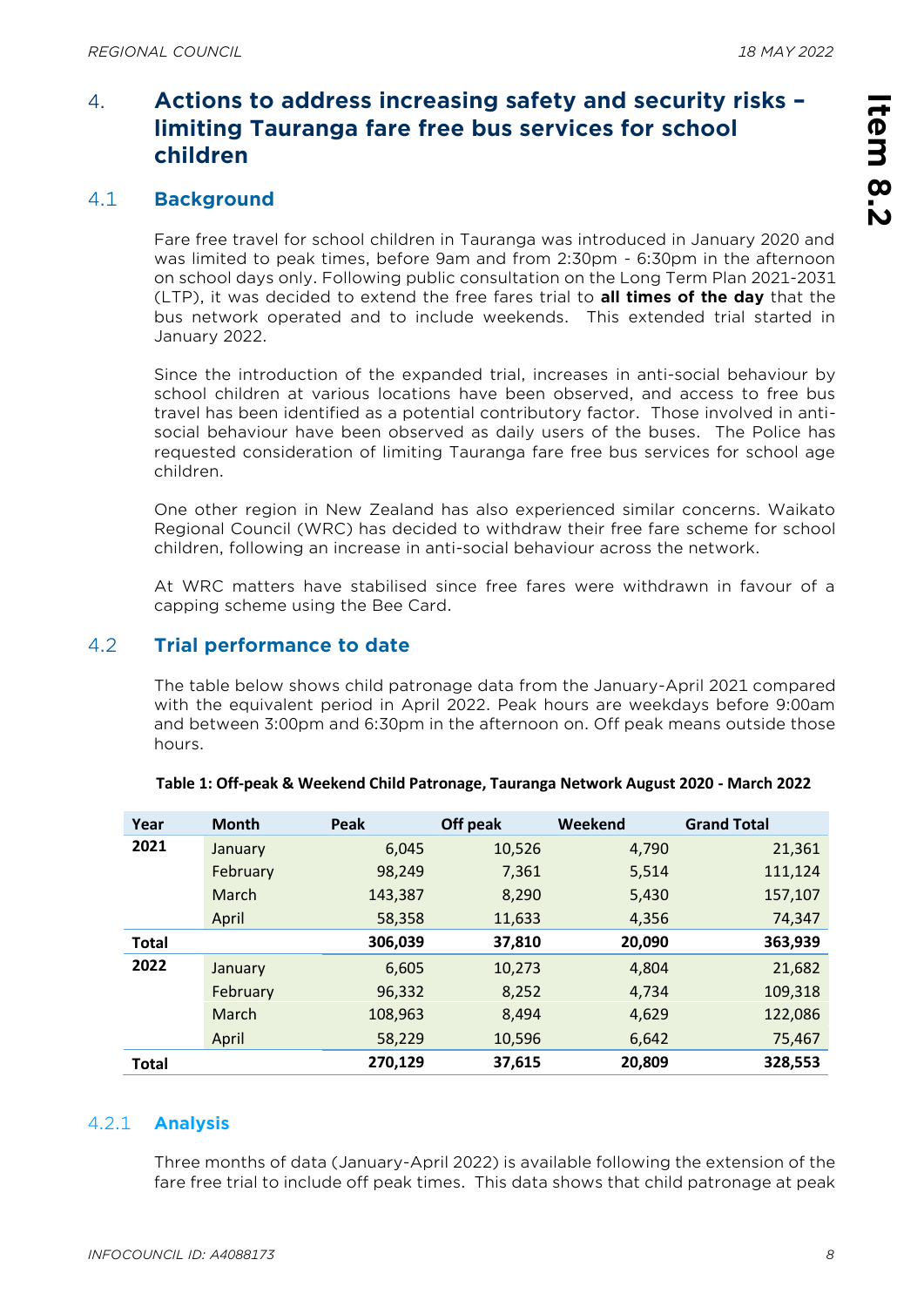times is down 12% compared to the same period in 2021 with off peak (during the week) down slightly by 1% and weekend patronage up by 4%.

Based on this limited data, the overall patronage for children on the regular bus network is reducing, however it does appear that a greater proportion of school age children are using the off-peak services now that free fares are available.

#### 4.3 **Options assessment and staff recommendation**

#### 4.3.1 **Option 1: No change to existing fare free trial for Tauranga School children trial**

This option would retain the current free fare policy in Tauranga at all times.

#### **Financial implications**: None

#### 4.3.2 **Option 2: Reduce hours of operation of fare free trial to school arrival and departure times in Tauranga and Western Bay**

This option would reduce the hours of operation for the free fares trial as follows:

- **Morning:** 7.00am to 9.00am; and
- **Afternoon:** 3.00pm to 4.30pm.

#### **Staff recommend this option**

Outside of these times, all children would need to pay the standard fare \$1.60 Bee Card or \$2 cash.

This option would reduce the hours of operation of fare free travel for school children in Tauranga to provide services primarily for travel to and from school, and not necessarily support travel to and from after school activities.

#### **Financial Implications:**

Should Council decide on this option, additional annual revenue of around \$400,000 could be expected, based on current 4.30-6.30pm, off peak and weekend patronage trends.

#### 4.3.3 **Option 3: Reduce hours of operation of fare free trial to school arrival and departure times in Tauranga and Western Bay to be consistent with other trials.**

This option would reduce the hours of operation for the free fares trial as follows:

- **Morning:** 7.00am to 9.00am; and
- **Afternoon:** 3.00pm to 6.30pm.

Outside of these times, all children would need to pay the standard fare \$1.60 Bee Card or \$2 cash.

This option would align the hours of fare free travel for school age children in Tauranga with the hours under the previous Tauranga trial that operated in 2020 and 2021, and also consistent with trials currently underway in Rotorua and in Whakatāne. However, much of the increase in antisocial/criminal activity is **Item 8.2** 

Item 8.2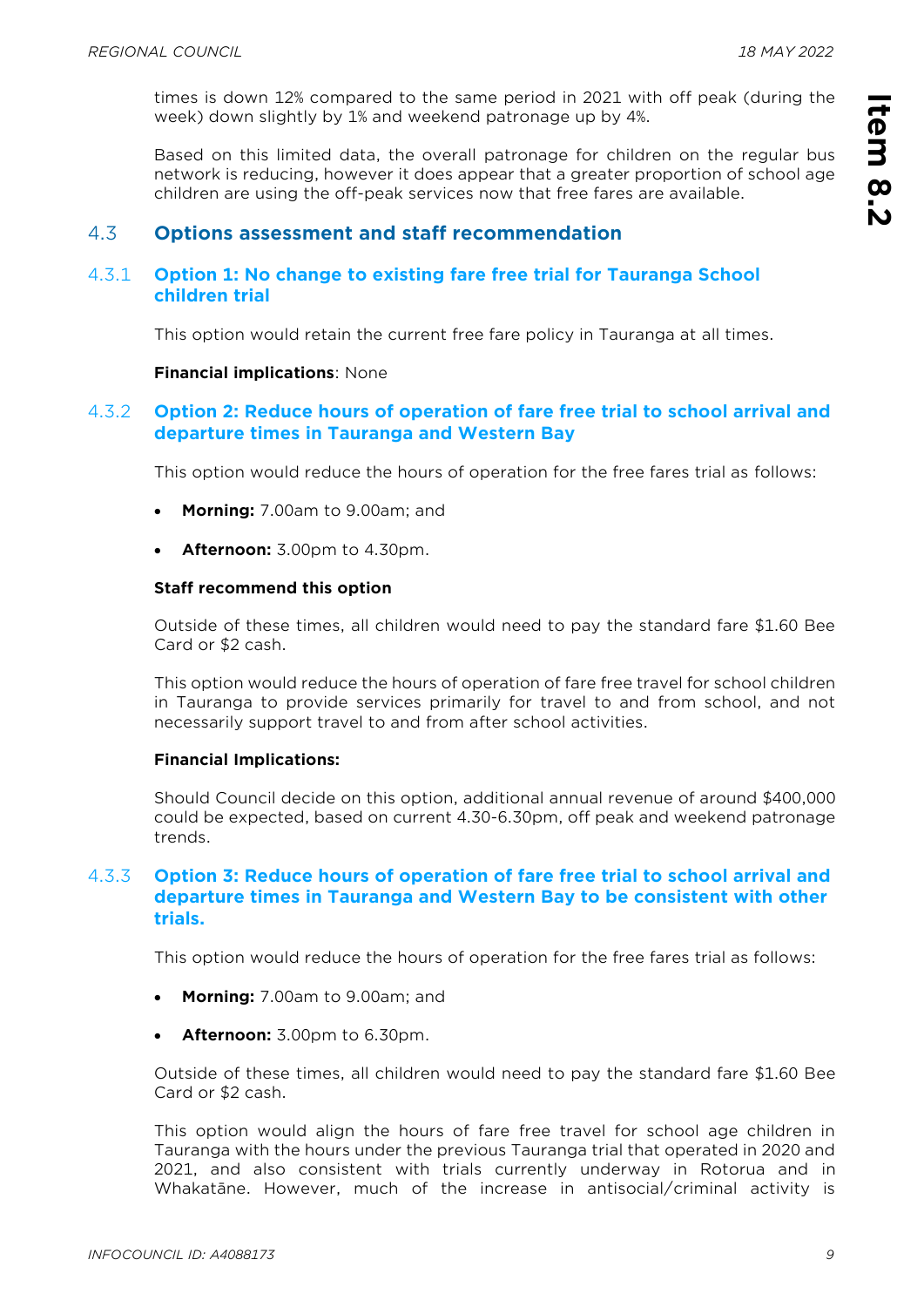**Item 8.2** 

Item 8.2

occurring between 4.30pm and 6.00pm, and so this approach is unlikely to have as much impact as Option 2 above.

#### **Financial Implications:**

Should Council decide on this option, additional revenue of around \$310,000 could be expected, based on current off peak and weekend patronage trends.

# 4.4 **Staff Recommendation**

Staff recommendation is Option 2.

The impact of reducing the period for fare free travel for school age children will have adverse impacts in particular:

- A reduction in patronage on the bus network outside of school hours, including at weekends; and
- Financial impacts on families who will now have to pay a fare for children outside of 'before and after' school hours.

However, safety for bus users, drivers, security staff, business operators and the community is paramount given these escalating safety and security risks. This option strikes an appropriate balance between tackling the issue of anti-social behaviour and maintaining free transport for the purposes of education.

#### 4.4.1 **Implementation of Recommended Option 2**

There are several steps involved in operationalising any changes to the bus fares system. This includes updating the Fares and Tariffs document and providing the update to INIT who manage the Regional Integrated Ticketing System (RITS) and allowing time for that change to be implemented and tested.

Implementation of any change to the existing trial would be expected to be implemented after the school holiday period in July.

# 5. **Considerations**

#### 5.1 **Risks and Mitigations**

Safety and security for our bus users and drivers are a priority. Actions to mitigate risks and make the community a safer place are recommended in this report.

## 5.2 **Climate Change**

Well-patronised bus services are an essential ingredient in the ability to mitigate the impacts of climate change. This is because buses can transport significantly more people per unit of fuel, compared with the private car.

# 5.3 **Implications for Māori**

Improvements to safety and security of bus services has a benefit for all those within the community including Māori.